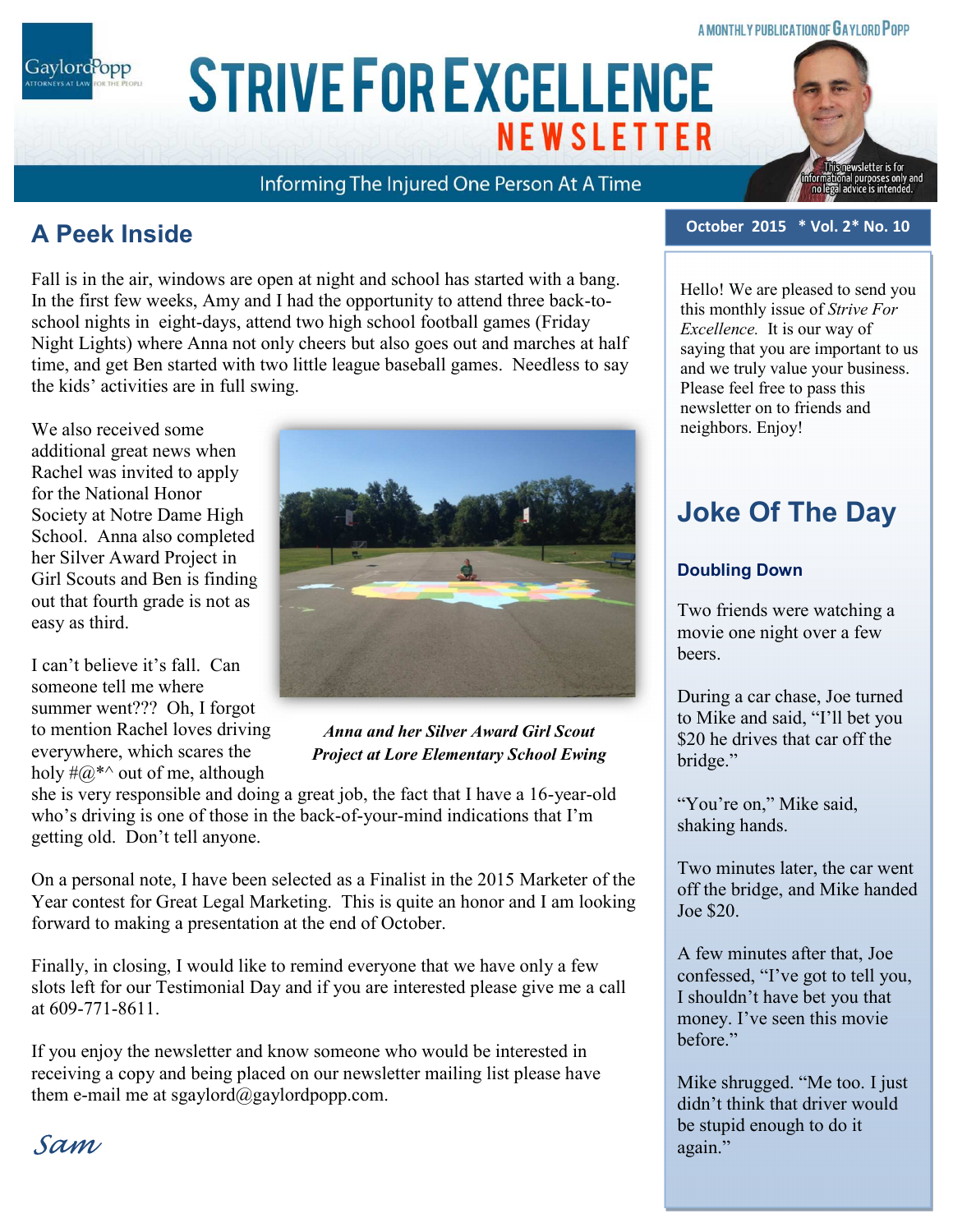#### **What To Do When Your Job Makes You Sick**

It is one thing to go to work and get injured on a job because of some type of accident or unpredicted event, but to become sick because of the workplace environment is something very different. Many workplaces are toxic and can result in a variety of different respiratory diseases. These diseases, some which are extremely dangerous and even lifethreatening include:

- Chronic bronchitis can be caused by smoke or airborne toxins
- Asthma related to fumes. exposure to chemicals or exposure to allergens in the air
- Emphysema exposure to coal dust, asbestos, silica or other types of fine dust particles or chemicals in the air
- Lung cancers relate to the inhalation of chemicals or compounds, including asbestos (Mesothelioma)
- Lung parenchyma inhaling toxic gas and vapors particular related to industrial burning, fires or welding
- Sick building syndrome mold, viruses, bacteria and microorganisms in building air conditioning systems that constantly circulate these contaminants through the air.

Other issues that are related directly to problems with the respiratory system include inhaling of metal vapors, breathing in chemical fumes in the manufacturing of plastics, polymers and resins, and the presence of fungi, often in the form of black mold in buildings

#### **Symptoms**

The most common symptoms of respiratory complications are often missed or dismissed. They can include:

- Constant coughing and wheezing and general cold-like symptoms
- Chronic throat irritations
- Difficulty in breathing

 **CONT'D ON PG.3** 

# **Calling All Clients, Calling All Clients**

Gaylord Popp is requesting your help in spreading the word about your satisfaction with the services received as a client of the firm. On Thursday October 15th from 9:00 am until we are done we are hosting our First Annual Testimonial Day. We are offering the opportunity for you to come to the office, have some snacks, tell your story and help us get the word out why you liked working with us, how we did, and why you would recommend our services. These testimonials will be used to help promote your experiences so that you can help us provide the same kind of value



you received to someone else who may be on the fence and just needs that little nudge to get over themselves and call the firm. We are anticipating a large number of people being interested in helping us raise awareness of what we offer and as such we can only take the first 20 people. If you are interested in participating please call 609-362-6194. Please provide your name, number, e-mail and the time of day you would like to be videoed. We will make every accommodation and after we have all of the names we will reach back out and let you know what time we will need you in the office for your close up.

We want to thank you in advance for your continued support of Gaylord Popp and for allowing us the opportunity to serve you as well as those other people in need of the same quality service you have received or are receiving. We look forward to hearing from you at 609-362-6194 and seeing you soon.

### **MY PAELLA RECIPE – CAROLYN GAVILA**

### **INGREDIENTS:**

- 1 package boneless, skinless thighs and
- breasts (like chicken tenders)
- 1 box of Goya yellow rice
- 1 can of chicken broth
- 1 yellow onion or Vidalia onion chopped
- 1 stick of chorizo cut up in 2 inch pieces
- (like pepperoni)
- 1 pound of cooked shrimp
- 1 bag of frozen peas and carrots (optional).

# **DIRECTIONS:**



In a large pot on medium high heat stir in olive oil and 2 tablespoons of butter. When the butter is melted and oil is hot put in the onion and chicken and cook for about 5 minutes until chicken is no longer pink. Now add the chorizo and cook for another 2 minutes until they become soft. Now add the chicken broth and some water enough to cover the meat. This should be 2 cups if not a little more. Bring to a boil and add the rice package. Follow directions on the box. Very easy. Bring the rice to a boil and cover and put on low for 25 minutes. Add the peas 5 minutes before the rice is done. Let everything cook together. Your house will smell very good. After the 25 minutes are up, shut off the heat and add the shrimp, they will cook in 5 minutes. Then you are ready to eat. Enjoy.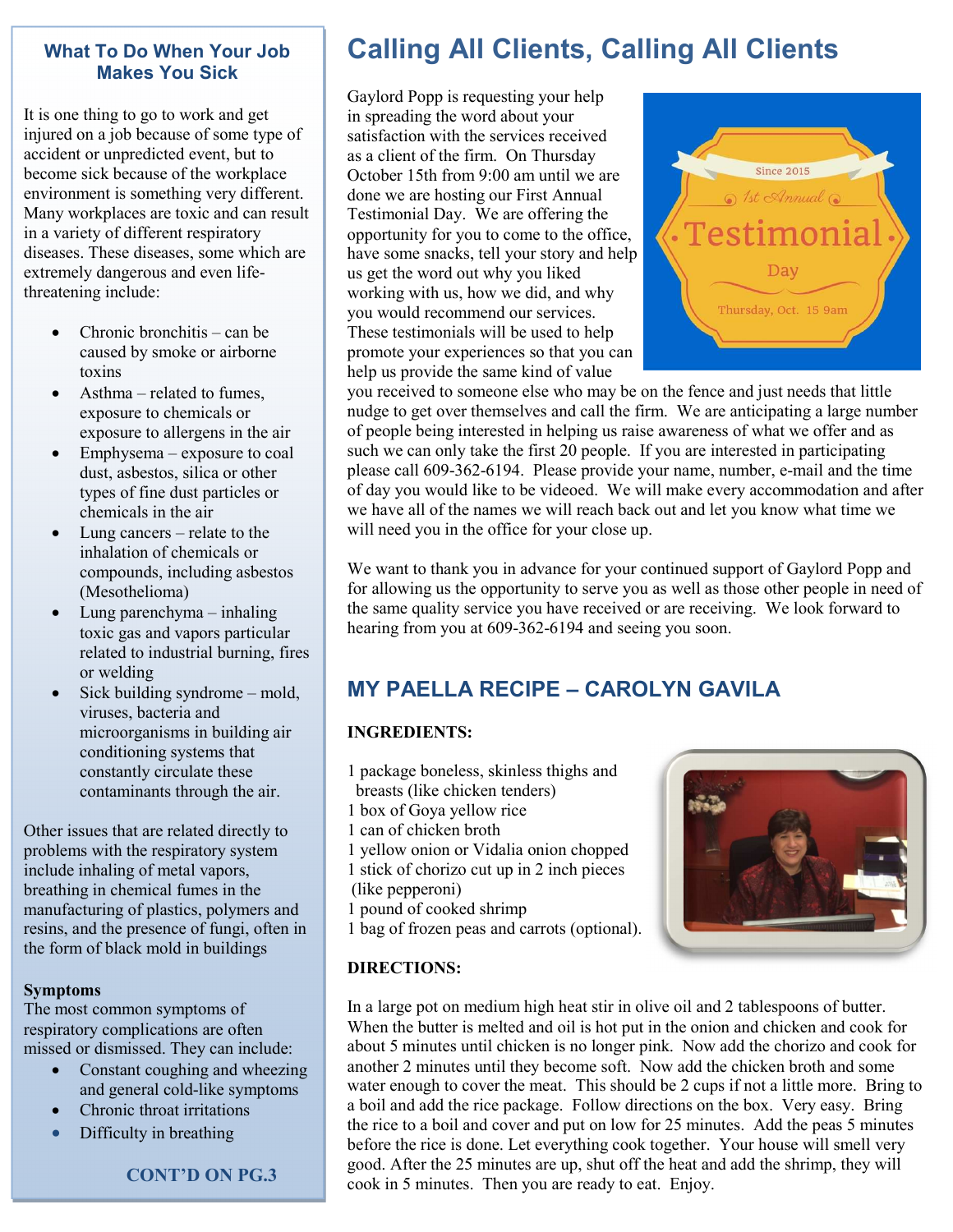## **Guest Expert Article: Edwin Mays How Much Do You Know About Each Other's Money?**

Sometimes one spouse or partner has only a vague knowledge of how much the other earns, spends, or saves. As retirement nears, this can lead to surprises.

Last month, Fidelity Investments released its 2015 Couples Retirement Study. While most of the 1,051 couples surveyed said



they had no difficulties talking to their spouse or partner about money issues, the perception of each other's financial standing wasn't always accurate. For example, 43% of respondents could only guess how much their spouse or partner earned annually; 10% were off by at least \$25,000. In addition, 36% of couples had differing estimates of their investable assets; 60% (including half of baby boomer respondents) had no idea of the size of their projected Social Security benefit.

While talking about money can be difficult, it becomes a necessary conversation in the context of retirement. You want to approach your "third act" knowing how much you have collectively saved, how you are invested, how you spend your money, how much income you have now, and your potential income in the future. Enter the next phase of life with shared knowledge of your financial situation and your retirement potential. You and your family will be happy that you did.

Until next time,

#### *Edwin Mays*  **MAYSGROUP**

Each month, Edwin Mays of Transamerica Financial Advisors in Princeton, NJ will deliver time tested financial planning strategies. He can be reached at EMAYS35SJN@WFGMAIL.COM. 609-512-1655 (O). 917-940-5835 (M)

# **Fun Halloween Facts**

The first Jack-O-Lanterns were actually made of turnips.

The word "witch" comes from the Old English wicce, meaning "wise woman." According to popular belief, witches held one of their two main meetings on Halloween night.

The owl is a popular Halloween image. In Medieval Europe, owls were thought to be witches, and to hear an owl's call meant someone was about to die.

### **Job Makes You Sick Cont'd…**

- Feeling heavy through the chest
- Headaches and flu-like symptoms
- Feelings of exhaustion
- Chest tightness
- Fevers and headaches that seem to come and go for no reason

Often these symptoms will initially seem to be better when you are away from work, particularly over a weekend or days off. However, they will progressively become worse when you return to the environment.

### **What to Do**

It is important to keep a written record of your symptoms and what you are doing on the job. You should also talk to your direct supervisor, human resource contact, union steward, safety monitor, or your workplace physician and report the problems. You should also immediately see your doctor, and then contact a personal injury attorney. Your attorney can work with you to attempt to modify your work environment to provide a healthier place to earn a living. If medical issues are present, your attorney will also evaluate the case and help you to obtain the compensation for your expenses and loss of health through a lawsuit if necessary.

### **A PODCAST SHOW WITH HOST KEN THAYER**



\*subscribe on itunes www.facebook.com/attorneytalk

**Connect with us via:**